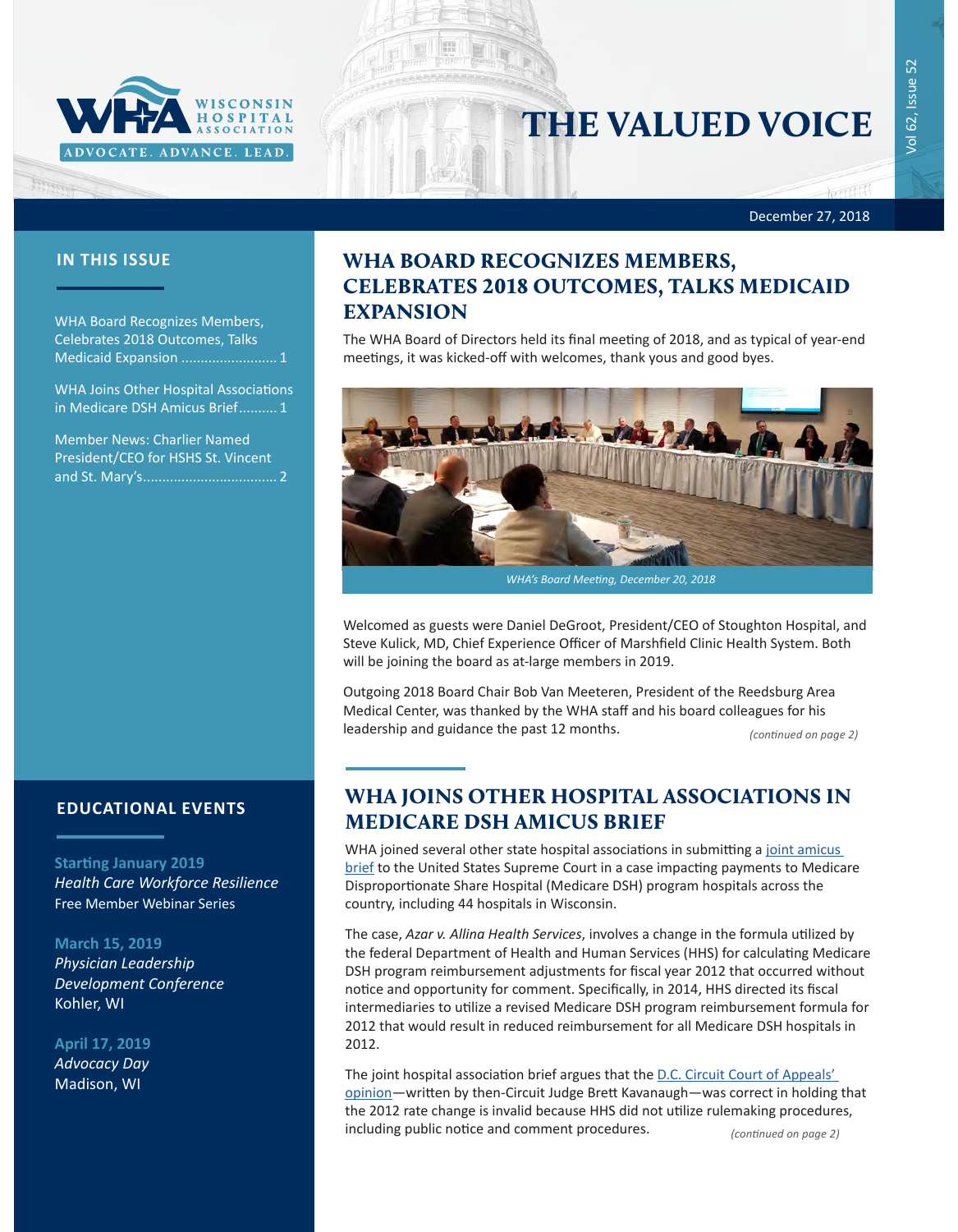#### <span id="page-1-0"></span>**WHA Joins Other Hospital Associations in Medicare DSH Amicus Brief . . . Continued from page 1**

"As the D.C. Circuit has repeatedly observed, the rule at issue in this case itself may have an enormous financial impact on these institutions. Yet, notwithstanding the importance of the program, the effect of changes to it are not always intuitive," wrote Attorney Chad Golder, Munger, Tolles & Olson LLP, in the joint hospital association brief.

"The combination of these two factors…underscores a key point that *amici* respectfully ask this Court to bear in mind as it considers this case: when it comes to the DSH program, notice and comment procedures are an essential component of rulemaking," states the *amicus* brief. "Without notice-and-comment, [HHS] may fail to fully understand the range of consequences that a rule-change will have on hospitals. Put simply, notice-and-comment is vital to the successful administration of the DSH program."

It is expected the U.S. Supreme Court will issue an opinion on the case sometime in 2019.

# MEMBER NEWS: CHARLIER NAMED PRESIDENT/CEO FOR HSHS ST. VINCENT AND ST. MARY'S

Brian Charlier has been named president and CEO for HSHS St. Vincent Hospital and HSHS St. Mary's Hospital Medical Center in Green Bay. He will transition to his new role January 1, 2019.

Charlier has served as COO for HSHS St. Vincent Hospital and HSHS St. Mary's Hospital Medical Center as well as Prevea Health since January 2017. Under his leadership, operations and communication between service lines and physicians were improved.

In addition to his new role, Charlier will continue to serve as COO of Prevea, where he has served in various leadership roles since 1997. Prior to joining Prevea, he held various management roles from 1975 to 1997 at Bellin Hospital in Green Bay.

Charlier is a Green Bay native and received his bachelor's and master's degrees from UW-Green Bay.

Therese Pandl will continue to serve as the HSHS-Eastern Wisconsin Division president and CEO. HSHS will not be replacing the COO role at HSHS St. Vincent and HSHS St. Mary's.

#### **WHA Board Recognizes Members, Celebrates 2018 Outcomes, Talks Medicaid Expansion. . . Continued from page 1**

"WHA's ability to produce relevant, impactful results year after year is truly impressive," Van Meeteren said in remarks to the board. "They serve urban and rural, system and independent hospitals and health systems with equal commitment while delivering unequaled value for all members. It's a real privilege to serve on the WHA board and it's been my honor to serve as chair this past year."

Van Meeteren will assume the position of immediate past chair, as Regional President of Operations at SSM Healthcare of Wisconsin Damond Boatwright takes over the reigns as chair in 2019.

Leaving the board after completing the maximum two consecutive terms (six years total), Steve Little, Regional COO of SSM Health-Wisconsin, also remarked on his time on the board and thanked the WHA staff and his colleagues.

"My time with WHA has been very rewarding, and I am very grateful for the opportunity to serve," Little said. "I look forward to continuing to be a part of the work you do to make health care better in Wisconsin."

"WHA is successful because of the leadership and participation from all our members, especially those who serve on the board, who go the extra mile in giving their time and sharing their knowledge and insights," said Eric Borgerding, WHA President/CEO. "This keeps WHA's advocacy efforts relevant and of value to our members all across Wisconsin."

#### **WHA Accomplishes Ambitious 2018 Goals**

Each year, WHA puts forward a set of ambitious and forward-looking goals to sustain and strengthen WHA's advocacy and policy efforts on behalf of its members.

*(continued on page 3)*



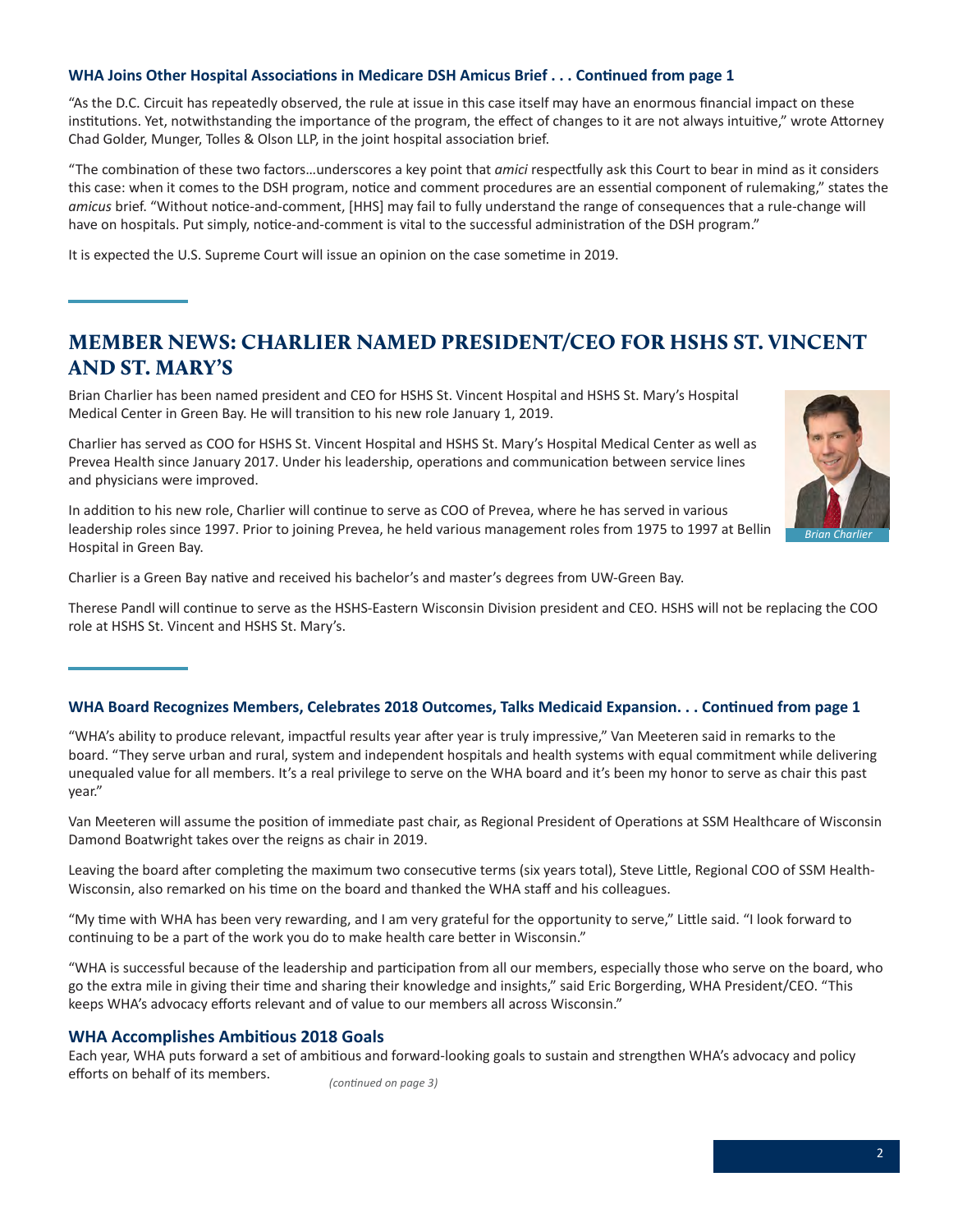#### **WHA Board Recognizes Members, Celebrates 2018 Outcomes, Talks Medicaid Expansion. . . Continued from page 2**

Borgerding noted 2018 was another outstanding performance year for WHA and the WHA Information Center. Staff delivered in all goal areas, which included a comprehensive list of state and federal policy areas such as market stability, sustainable reimbursement for services, health care workforce, post-acute care, telemedicine, quality improvement, and the legal and regulatory environment. WHA also launched its updated brand, "Advocate. Advance. Lead.", better reflecting its ability to craft and achieve impactful health care public policy and quality improving member services.

Watch for more 2018 highlights in the next issue of *The Valued Voice*.

#### **Advocacy update**

WHA President/CEO Eric Borgerding discussed how the election of Governor-elect Tony Evers might impact health care policy and WHA's proactive advocacy agenda at the state level. With Evers as Governor, Borgerding said Medicaid expansion is clearly back on the table. Borgerding discussed the positioning of the Governor-elect on this issue during his campaign, along with public commentary by members of leadership in both houses of the state Legislature following November's election. Borgerding reminded the Board about the extensive work done in 2013 by WHA staff to understand the impact of Medicaid expansion on hospital members, work that has been revisited by staff in advance of this expected debate.

Borgerding said the debate will be different this time compared to 2013 when Medicaid expansion was last debated in Wisconsin, primarily due to seemingly conflicting factors:

Wisconsin's coverage environment is much improved compared to 2013, with Medicaid now available to all below 100% of the federal poverty level, over 200,000 people receiving coverage on the exchange, and an uninsured rate that has been cut nearly in half. "Because of the significant coverage gains we've achieved, the urgency to accept ACA-style Medicaid expansion to improve coverage is much diminished today compared to five years ago," Borgerding said.

Wisconsin's new Governor, Tony Evers, campaigned on accepting the Affordable Care Act's (ACA) Medicaid expansion and will include it in his 2019-21 state budget bill. Outgoing Governor Scott Walker adamantly refused to accept Medicaid expansion, largely over stated concerns related to Congress eventually repealing the ACA and expansion. But as Borgerding pointed out, that concern is no longer a reality. "Congress could not repeal the ACA when the GOP controlled every aspect of the process, so it certainly won't be repealing it now," Borgerding said. "That 'pull the rug out from us' argument is pretty much moot."

With key impediments now gone, all eyes, and hands, are focusing on the financial windfall to the state of accepting expansion. The state could realize up to \$300 million in fiscal savings over the biennium if it accepts federal dollars that go with Medicaid expansion. "The problem with that is, some in the Legislature will spend the money 20 different ways, none of which will improve health care," Borgerding said. "We have serious health care needs in Wisconsin, not the least of which are workforce shortages and some of the worst Medicaid hospital reimbursement rates in the country. Health care dollars should stay in health care, not be diverted to other pet spending projects."

"I'm going to take that Medicaid money and we're going to plow it into the system and make health care more affordable." - Governor-Elect Tony Evers

Borgerding reminded the Board of Candidate Tony Evers' pledge to use Medicaid dollars for health care when he visited the Board in October. Evers went further during an October 19 debate with Scott Walker, when he said, "I'm going to take that Medicaid money and we're going to plow it into the system and make health care more affordable."

At the same time, mixed messages seem to be coming from the Republican majority in the Legislature, Borgerding said. Assembly Speaker Robin Vos has made it clear that he will not support Medicaid expansion, in part due to the poor reimbursement hospitals and other providers receive from the program, which he correctly notes drives up health care

costs for all others. In the Senate, Majority Leader Scott Fitzgerald has signaled more openness to discussing Medicaid expansion, though still thinks its passage is a long shot. Borgerding said other states have successfully bridged partisan and philosophical disagreements over Medicaid expansion by adopting a hybrid approach that relies more on the private, commercial insurance via the exchanges to deliver the expanded coverage from Medicaid.

Whatever the outcome, Borgerding said, Medicaid payment for hospital service must improve. Now reimbursed at 65% of cost, hospitals in Wisconsin's Medicaid program are reimbursed well below the national average of 89% of cost.

"The idea of accepting federal health care dollars and then diverting additional funds to non-health care spending should be a nonstarter for all those who actually care about improving health care coverage and care access," Borgerding said. "And with the second lowest hospital Medicaid reimbursement rates in the country, it's not just hospitals that bear the cost of the state's unpaid Medicaid bills, it's also Wisconsin employers who are picking up over \$1 billion annually in unpaid Medicaid costs that show up in higher prices for hospital care."

*(continued on page 4)*